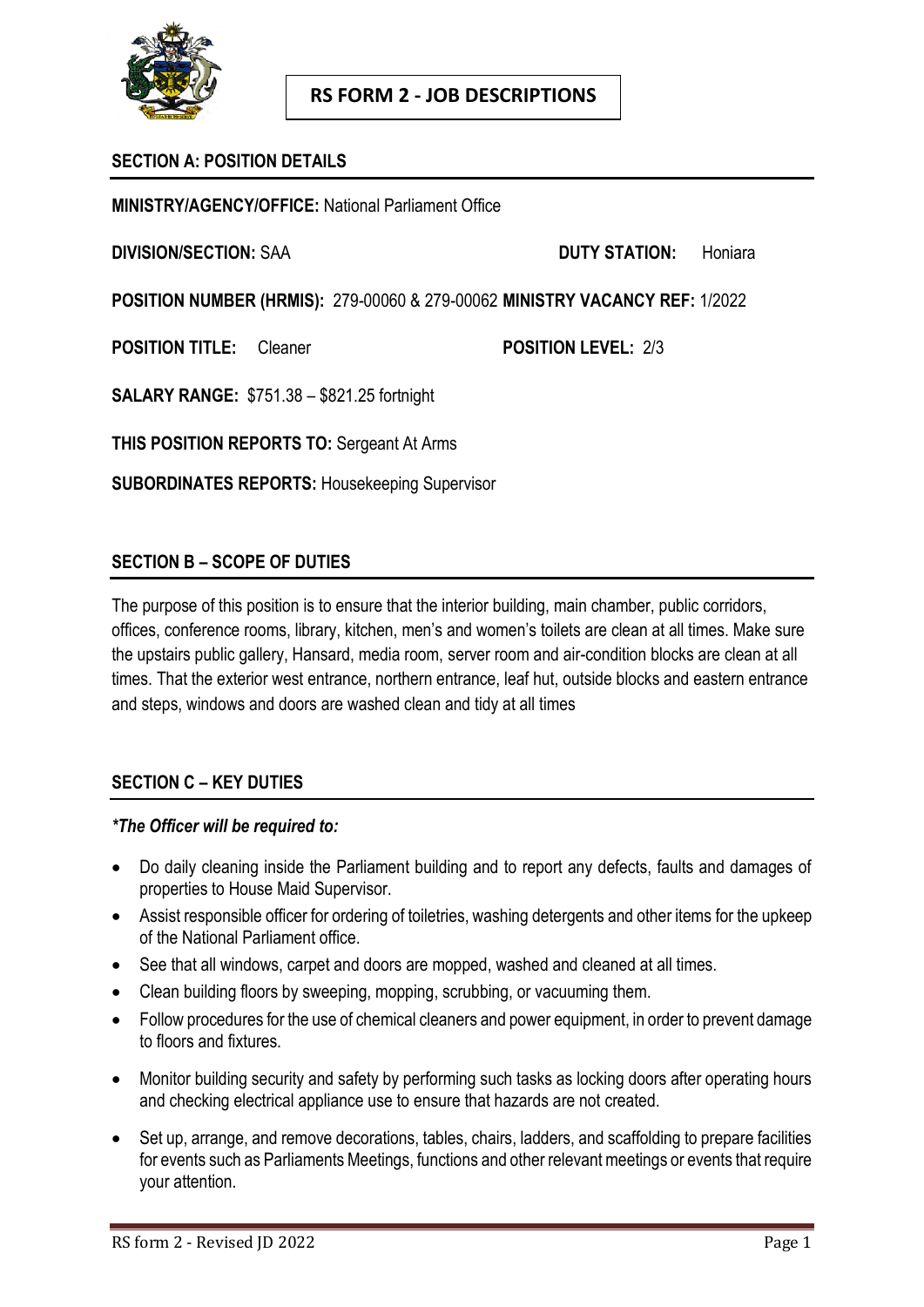- Clean windows, glass partitions, and mirrors, using soapy water or other cleaners, sponges, and squeegees.
- Complete tasks in a timely manner with minimal supervision.
- Provide customer services to Members of Parliament during meetings
- Perform any other duties as directed by the Clerk from time to time.

## **SECTION D: KEY RESULT AREAS**

### *\*Successful performance of the duties will be indicated by:*

Applicants should be able to demonstrate:

- Knowledge of the appropriate detergent and cleaning agent to apply to different surfaces.
- Skills in weeding, mopping, sweeping and neatly tidy up the Office work environment.
- Experience in performing cleaning duties in an office environment
- Good customer services

### **SECTION E: QUALIFICATIONS**

#### **Qualifications**

 Form 5/6 or any recognized certificate in APTC/SINU in Hospitality with more than 2 years working experience.

## **SECTION F: SELECTION CRITERIA**

#### **Experience:**

Two (2) or more years working experience related to the cleaner role

### **Capability, Skills and ability:**

- Ability to manage time efficiently.
- Work well without supervisors, or alone or with team
- Able to Handle electrical appliances to do cleaning and other cleaning appliances
- Able to use basic cleaning equipment and work safely with a variety of cleaning supplies.
- A reasonable level of fitness
- Reading, writing and listening skill to follow instructions
- Awareness of health and safety procedures